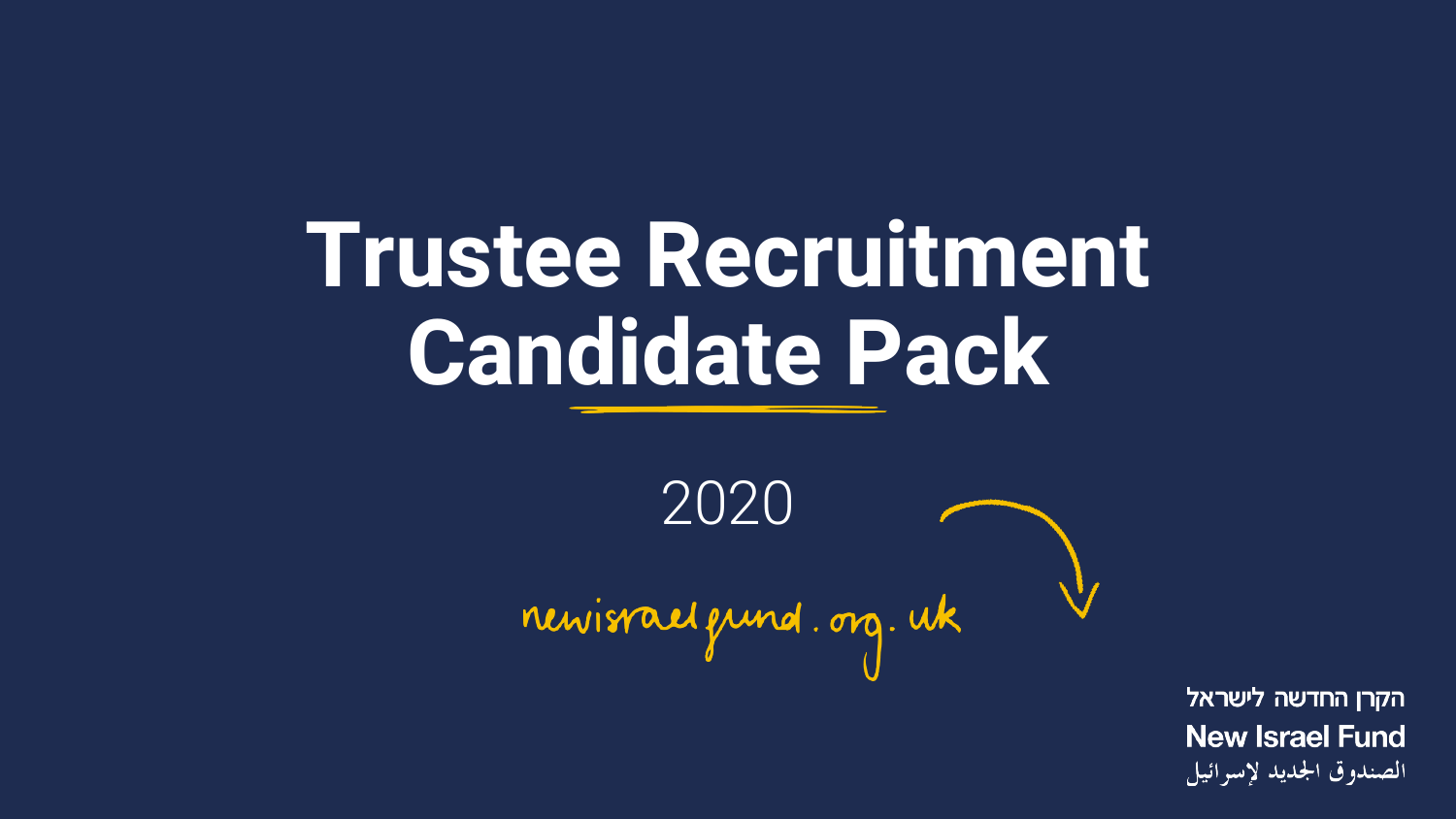הקרן החדשה לישראל **New Israel Fund** الصندوق الجديد لاسرائيل

# **New Israel Fund is the leading organisation advancing democracy and equality in Israel**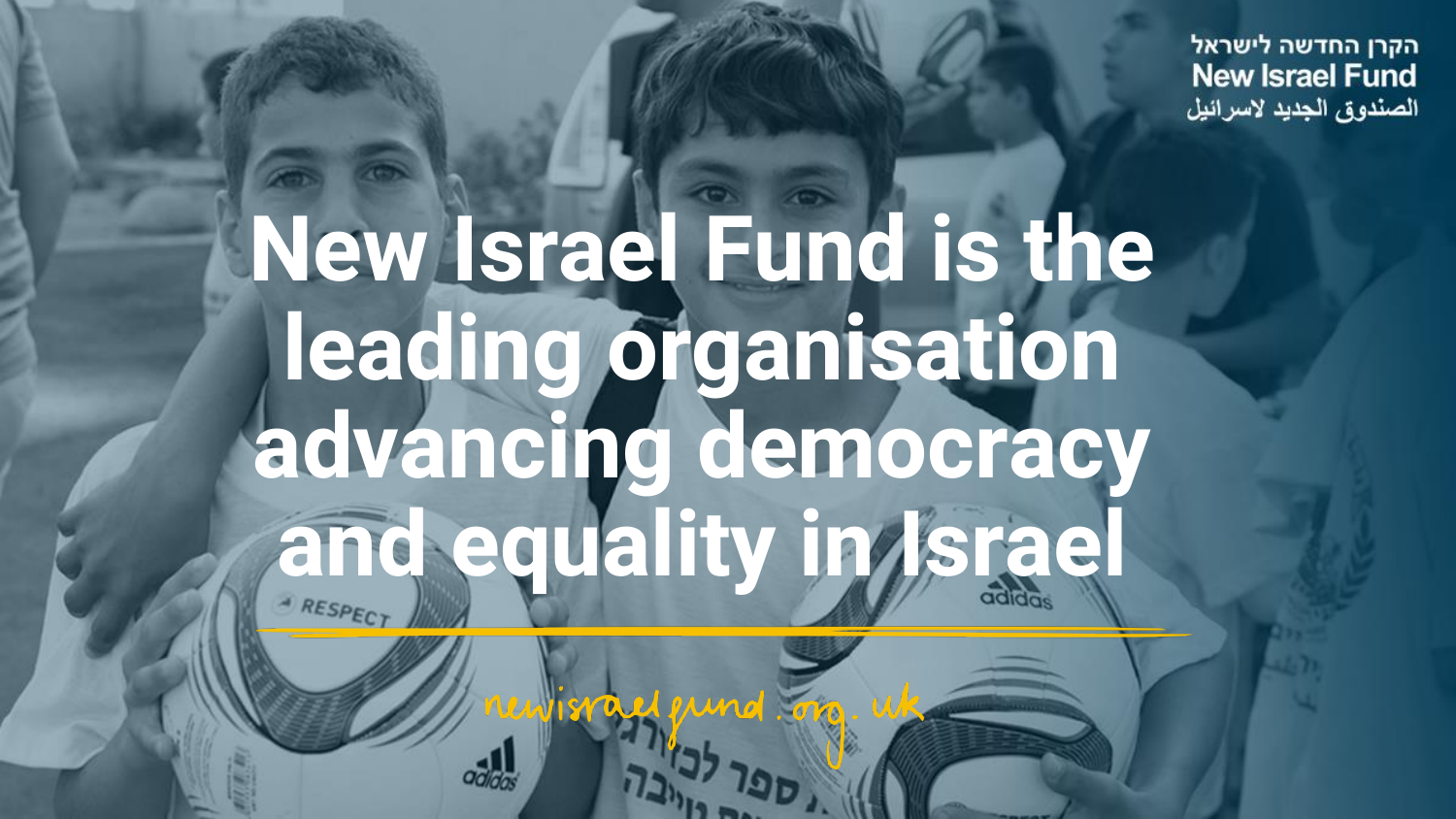### Welcome from our Chair, Clive Sheldon QC



## newisrael gund. org. uk

#### Dear Candidate,

Thank you for your interest. We are actively seeking 2 or 3 new Trustees to strengthen our leadership. We are particularly interested in hearing from younger people and those who can help broaden the skills and perspectives on our board.

The last few years have seen substantial growth for NIF; we are engaging more people and raising more money. This success reflects our growing relevance within the British Jewish community and beyond, and recognises an increasing number of people who identify with the powerful vision of Israel that we represent.

NIF in the UK is extremely proud of the work that our partners in Israel do and the role that we play in Israel's civil society. We believe that this work in Israel is more important and more relevant now than ever.

As a Trustee you will play a pivotal role in helping us to develop the organisation further. You will bring expertise, enthusiasm and networks in an area such as: digital, marketing, community building and fundraising and good connections with our key audiences. Whatever your background, if you share our passion for building a more tolerant and inclusive Israeli society and engaging those in the UK with our powerful vision, this opportunity could be for you. We will make every effort to ensure you are able to fulfil the role to the best of your ability and that this is a learning and development opportunity for you.

You'll find the role specification and details of how to apply below. We would be delighted to talk to you informally about the role and answer any questions you have.

As a Trustee of NIF, I feel that I have been able to make a contribution to the wonderful work that NIF and its grantees do in Israel. This has been very rewarding for me on a personal level. Please join us.

Clive Sheldon QC, Chair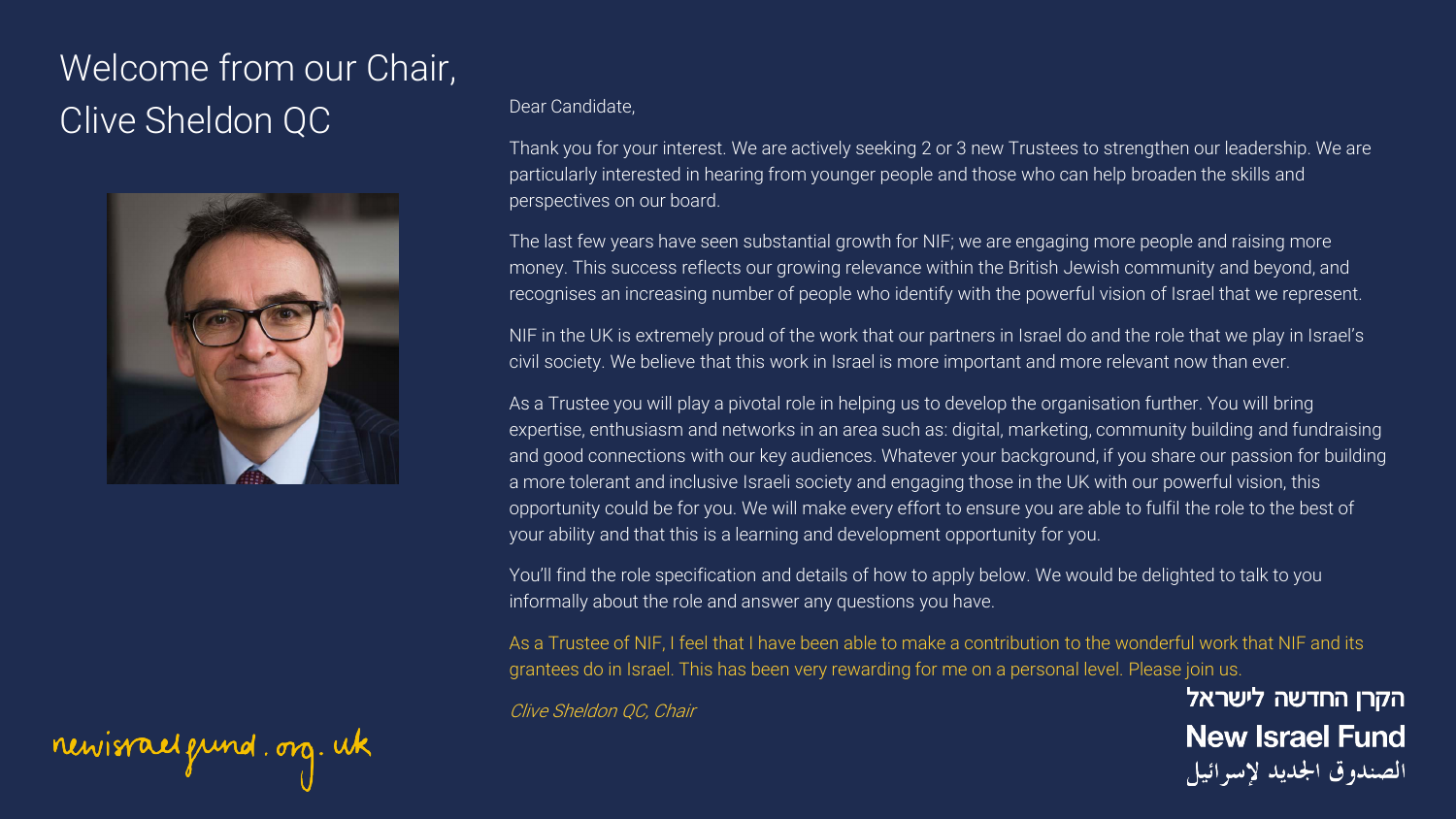#### About Us ...

## **The New Israel Fund gives us hope for the dream of a better, more equitable and thus more truly secure Israel**

**Ayelet Waldman, Author**

newisrael grund.org.uk

The New Israel Fund is the leading organisation advancing democracy and equality in Israel. NIF is a partnership of Israelis and supporters of Israel worldwide, dedicated to its founders' vision of a society that ensures complete equality to all its inhabitants.

New Israel Fund UK – an independent UKregistered charity – has a twofold focus to raise funds to make grants in support of the work of NIF in Israeli civil society and to educate and inspire in the UK around this work and vision.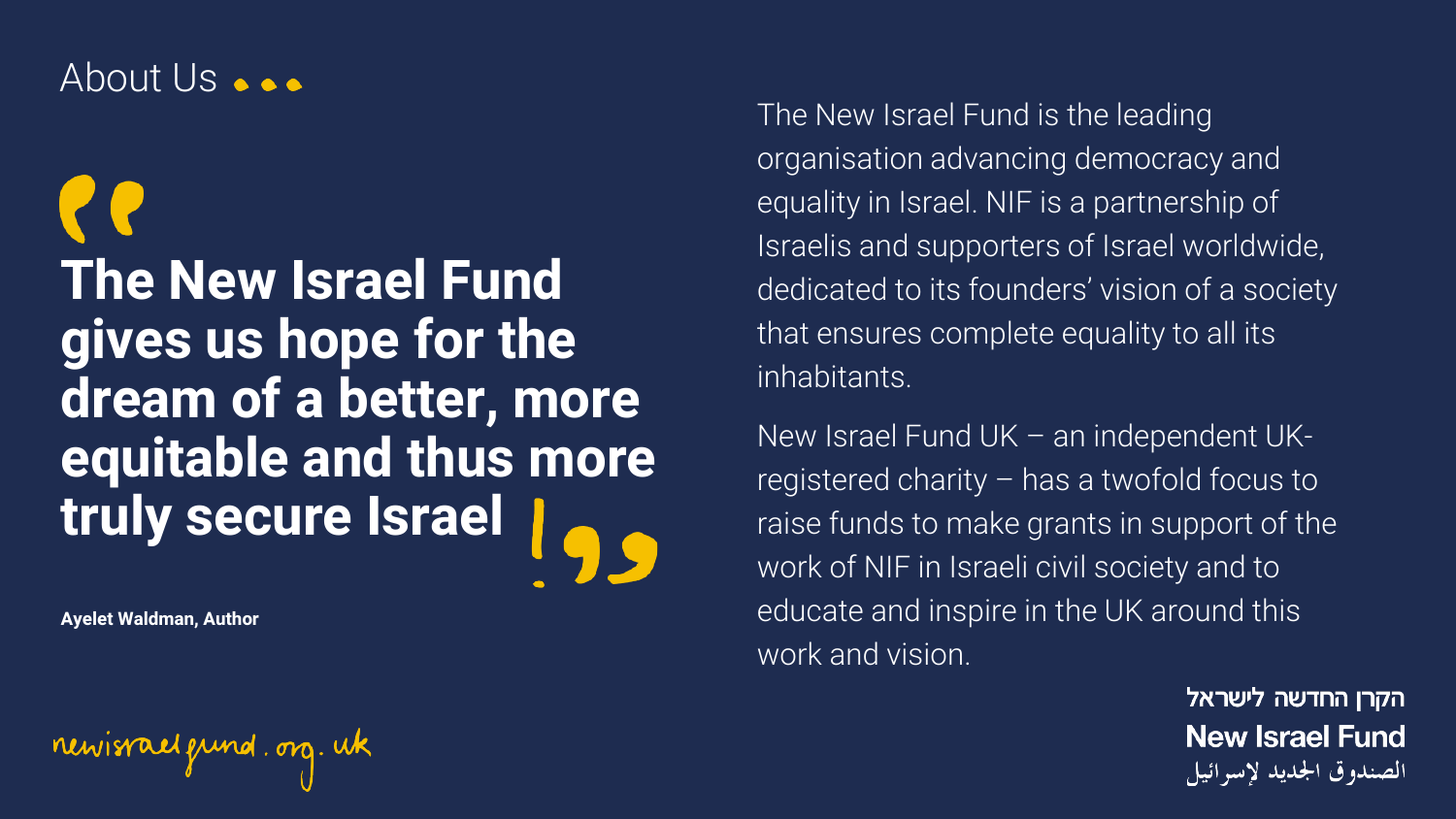## **What we do**

We advance equality & democracy in Israel by:

- Grant making: founding and funding progressive, innovative and high impact civil society organisations
- Shatil: our action arm which provides Israel's social change community with hands-on assistance and builds coalitions and empowers activists to drive meaningful change
- Public Engagement and Advocacy: campaigns at local and national level, public education and projects

We work in the UK to:

- Fundraise: we raise funds from individuals and foundations to support our work in Israel and the UK
- Educate: our events and activities connect our audiences with those making positive social change on the ground in Israel
- Connect: through our communications platforms and our partnerships we amplify the values of equality and democracy

הקרן החדשה לישראל **New Israel Fund** الصندوق الجديد لإسرائيل

newisrael gund.org.uk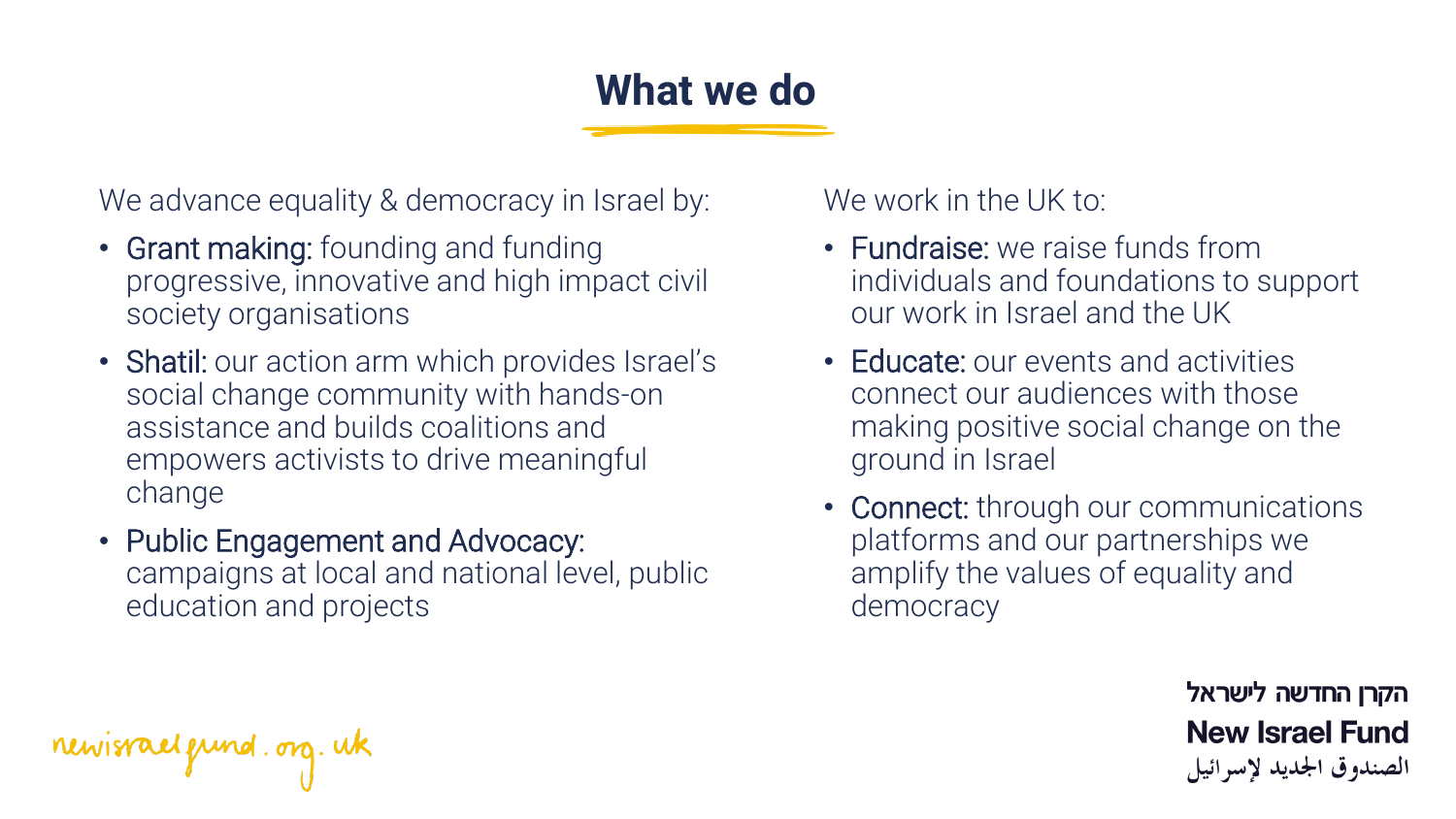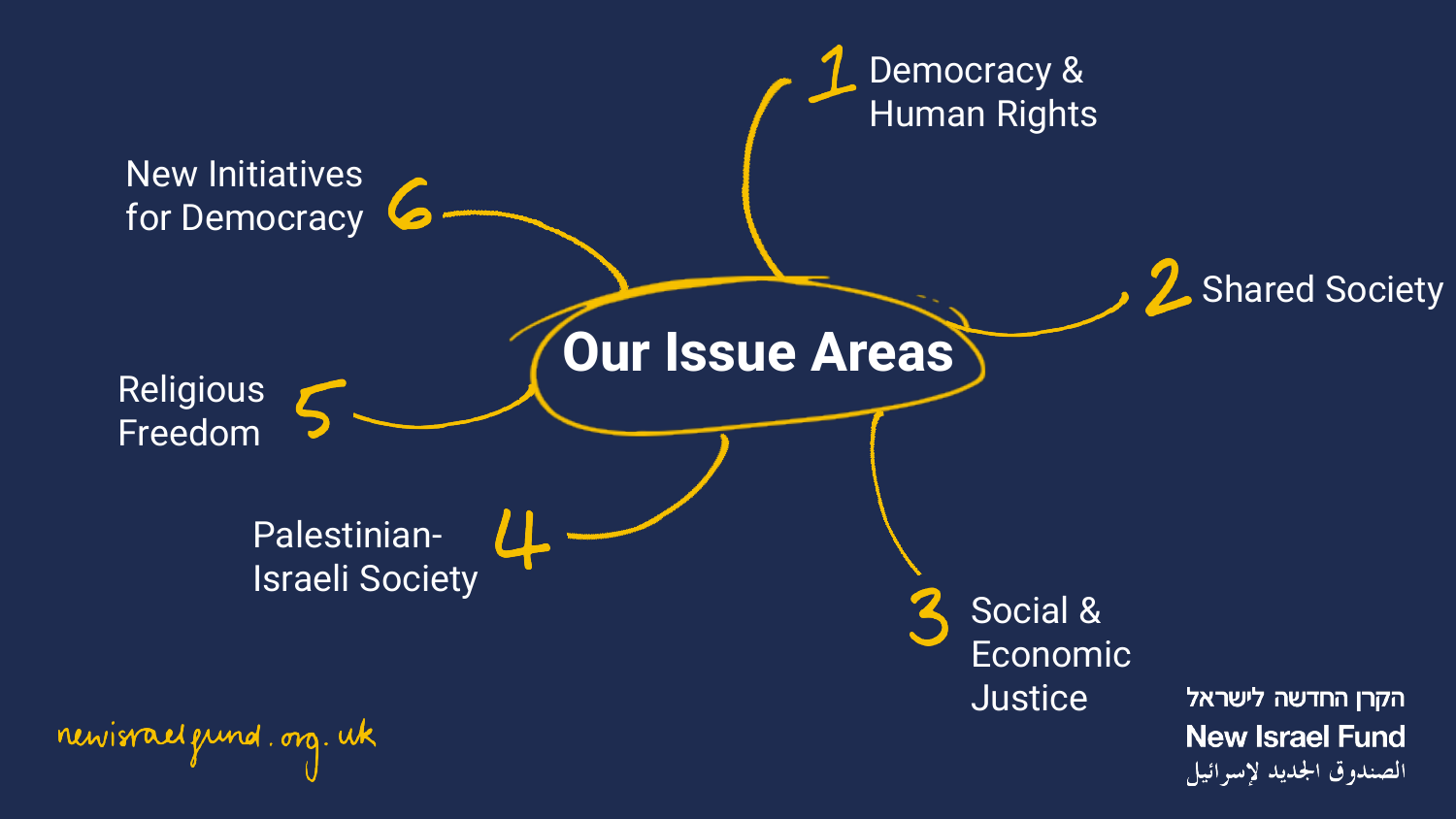#### **Our Strategic Objectives**

- To increase NIF UK's impact in Israel through a significant growth in fundraising income and more focused grant-making
- To position NIF as the leading body providing UK groups and individuals with channels of active engagement with current issues in Israeli society, as relevant to our values and issue areas
- To grow NIF's presence and impact amongst varied target audiences in the UK

newisrael grund.org.uk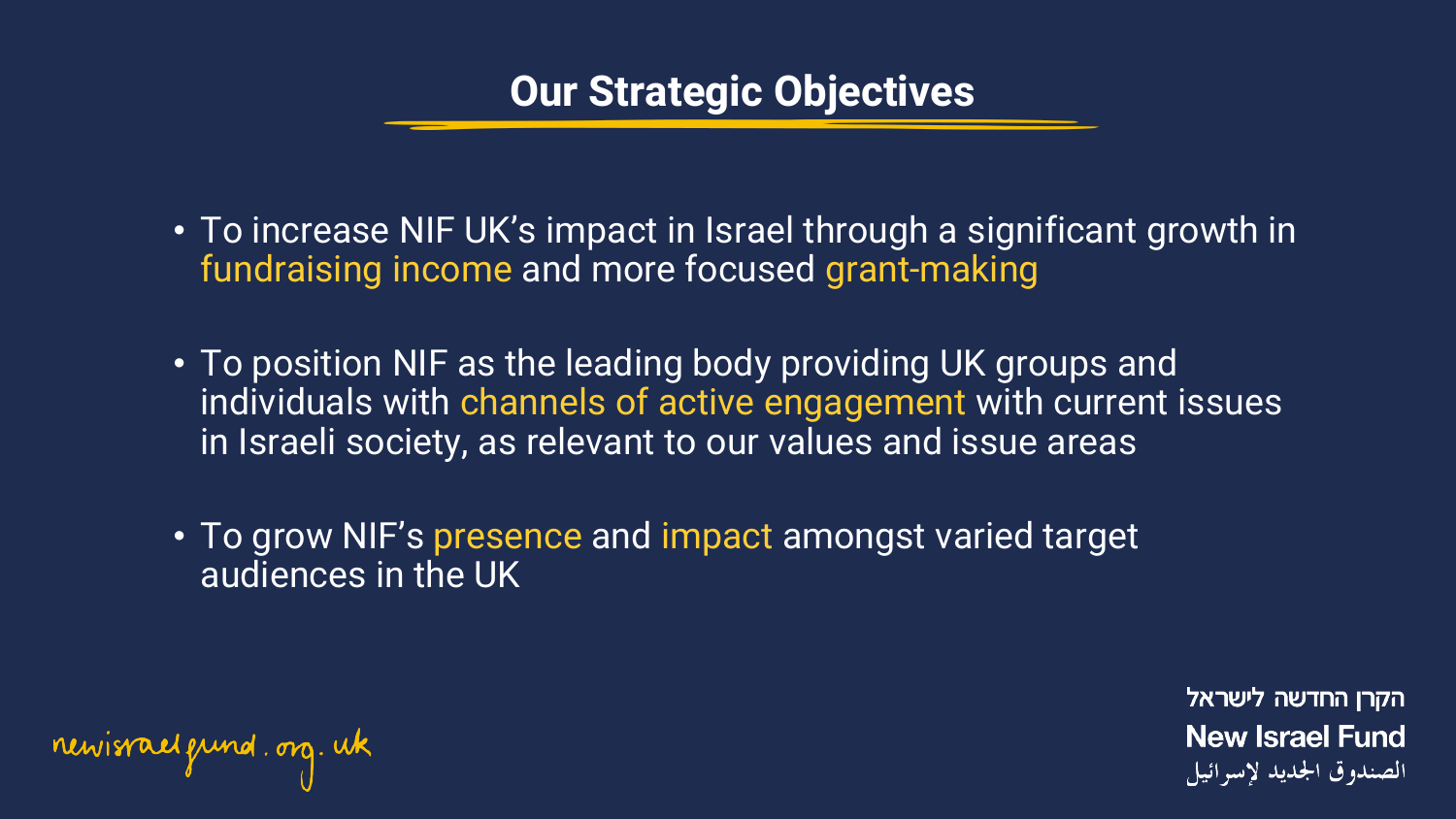## **The Roles and Requirements for Trustees**

We are seeking talented individuals with a passion for NIF's work who bring a range of perspectives and skills to join our existing dynamic board of Trustees.

Several Trustees are approaching the end of their Board terms and, in order to manage our succession plans and inject new energy and talent into the organisation, we are looking to appoint two or three trustees in late 2020/early 2021.

We are particularly keen to recruit younger trustees given the importance we place on our 'New Gen' activities and work with a range of younger audiences. We want to ensure that our decision making is informed by younger people's perspectives and is equally valued alongside other relevant expertise.

We value diversity and inclusivity. We welcome candidates from outside of London.

General Responsibilities of all Board Members:

- To commit to the vision, mission and values of NIF
- To ensure that NIF complies with its statutory responsibilities and that its funds and reputation are protected and used solely in according with NIF's aims
- To contribute actively to the Board strategy and policy making ensuring NIF has a clear direction and set of objectives
- To act as an ambassador for the organisation
- To contribute to NIF's fundraising work
- To attend Board meetings and actively contribute to the Board's active leadership role e.g. through committee roles

newisrael gund. org. uk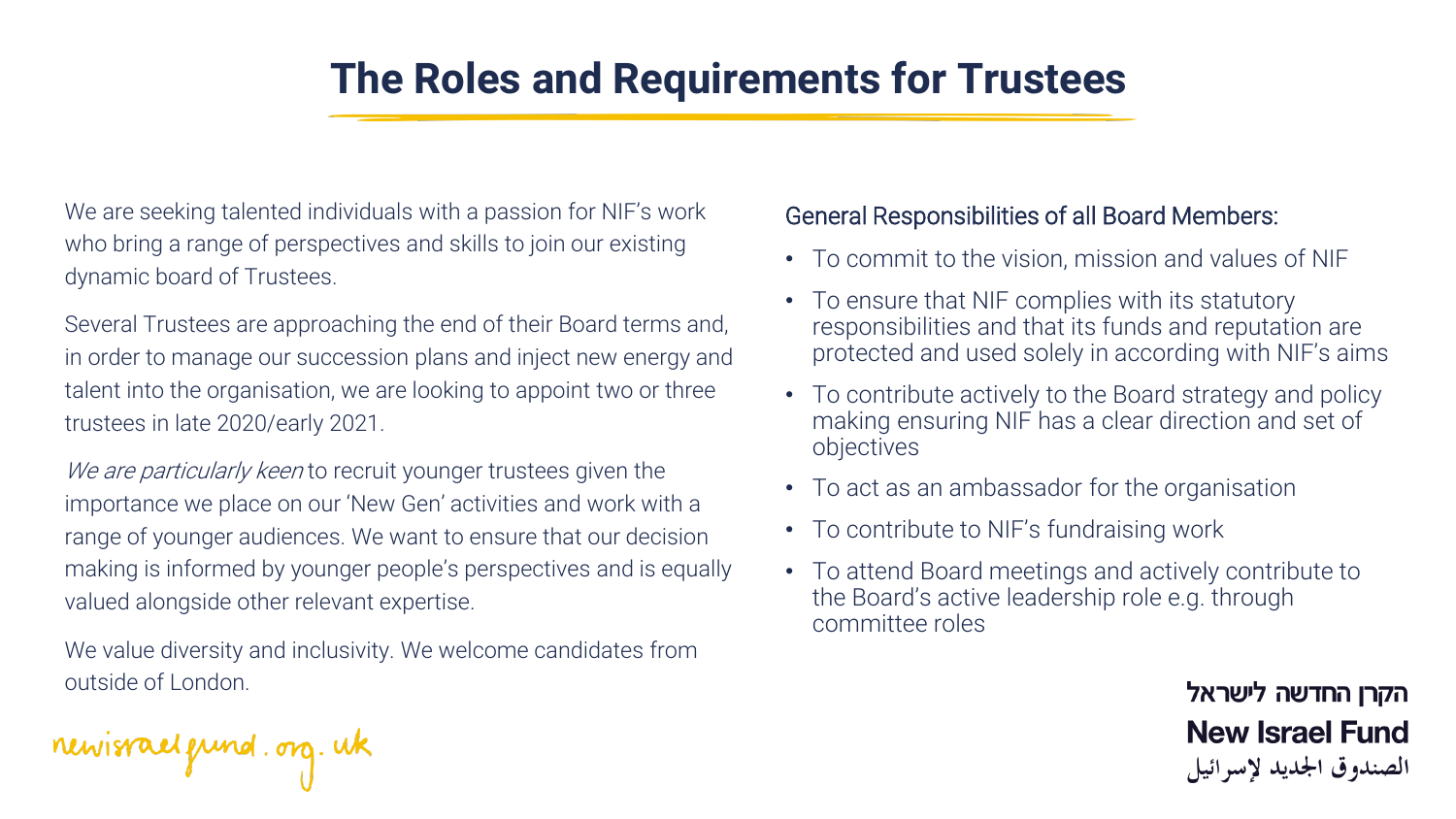## **Person Specification**

**The Board of Trustees collectively need the skills and experience in the wide range of areas listed below. We do not expect any one individual Trustee to provide expertise across this broad range of skills. Rather we are seeking trustees who bring expertise, perspectives and networks from within one or more of these areas:**

#### Knowledge and Experience

- Digital
- Strategy development and evaluation
- Fundraising
- Marketing, branding and communications
- NIF's issues and their context in Israel
- Grantmaking
- Events and Programming
- Community-building including in the UK Jewish community

#### Skills and Abilities

- Strong communicator with the confidence to communicate your views to a wide range of people
- Creative and independent thinker
- Ability to listen to different views
- Networking and building and maintaining relationships
- A passion for social change
- Strongly motivated by the prospect of shaping and growing NIF's work and its influence
- An interest in learning

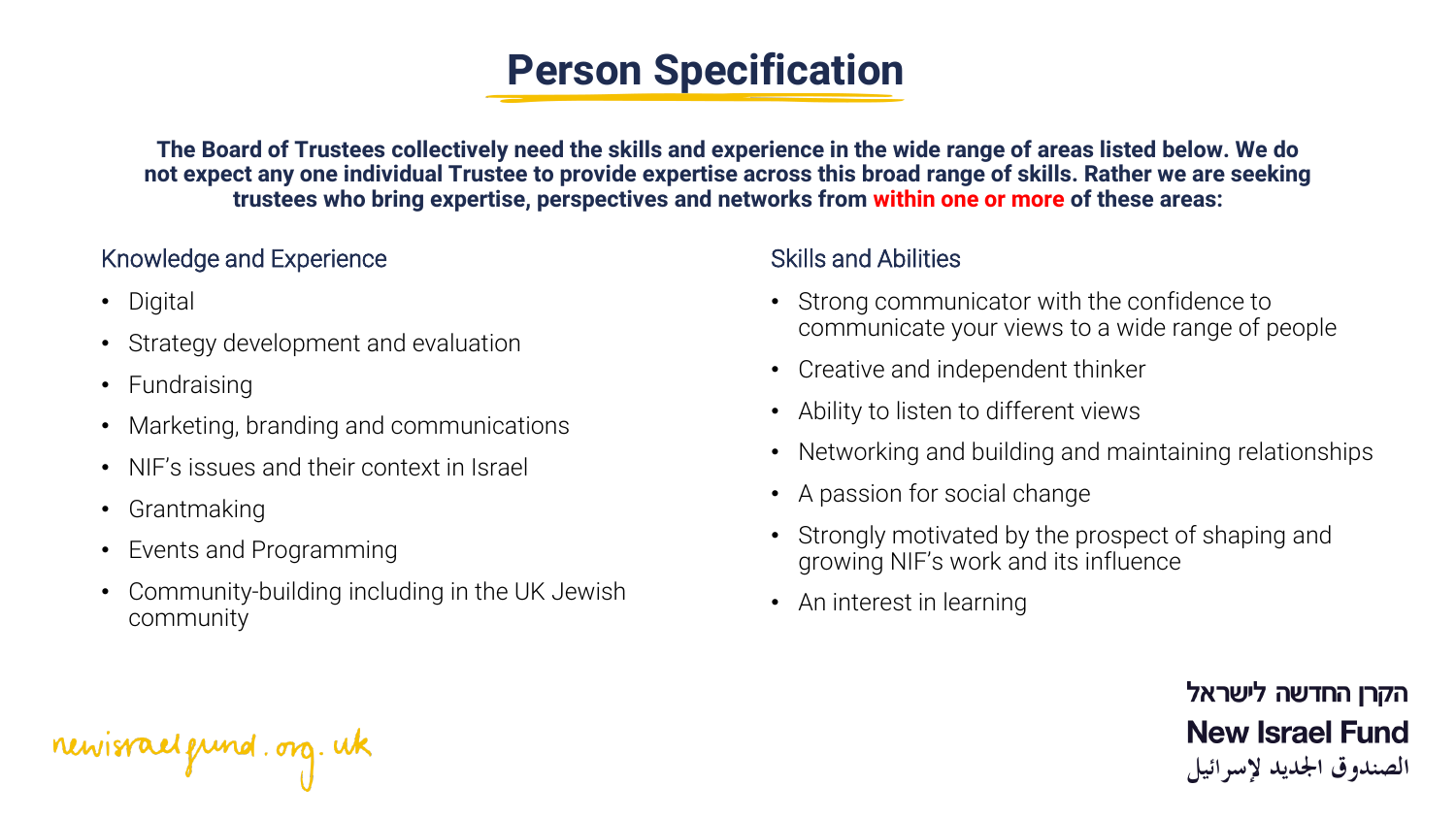## **Recruitment Timetable**

**To apply please submit a CV and letter to [adam@uknif.org.](mailto:adam@uknif.org) If you are interested and would like to have an informal chat with Adam Ognall, our CEO or one of our current trustees, then please drop us an email via [adam@uknif.org](mailto:adam@uknif.org) and we'll arrange a time for a call.**

- Deadline for Applications Monday 21 $\mathrm{st}$  December 2020
- Interviews early January 2021 (by videoconference)
- New Trustees will be appointed in advance of our 2<sup>nd</sup> February 2020 Board Meeting

#### Terms of Appointment

newisrael grund.org.uk

- Trustees are typically appointed for a three year term with the possibility of extension
- NIF UK provides Trustees with comprehensive induction and offers training and mentoring opportunities

#### Time Commitment

- There are 4 Board Meetings (2.5 hours) plus a half day strategy day each year. Board Meetings are held in evenings and when in person, in London.
- Board Members are expected to commit time to attend some events, participate in fundraising and other activities, and join board committees

#### Remuneration

• The role is offered on a voluntary basis, but all reasonable expenses incurred as part of the role will be reimbursed.